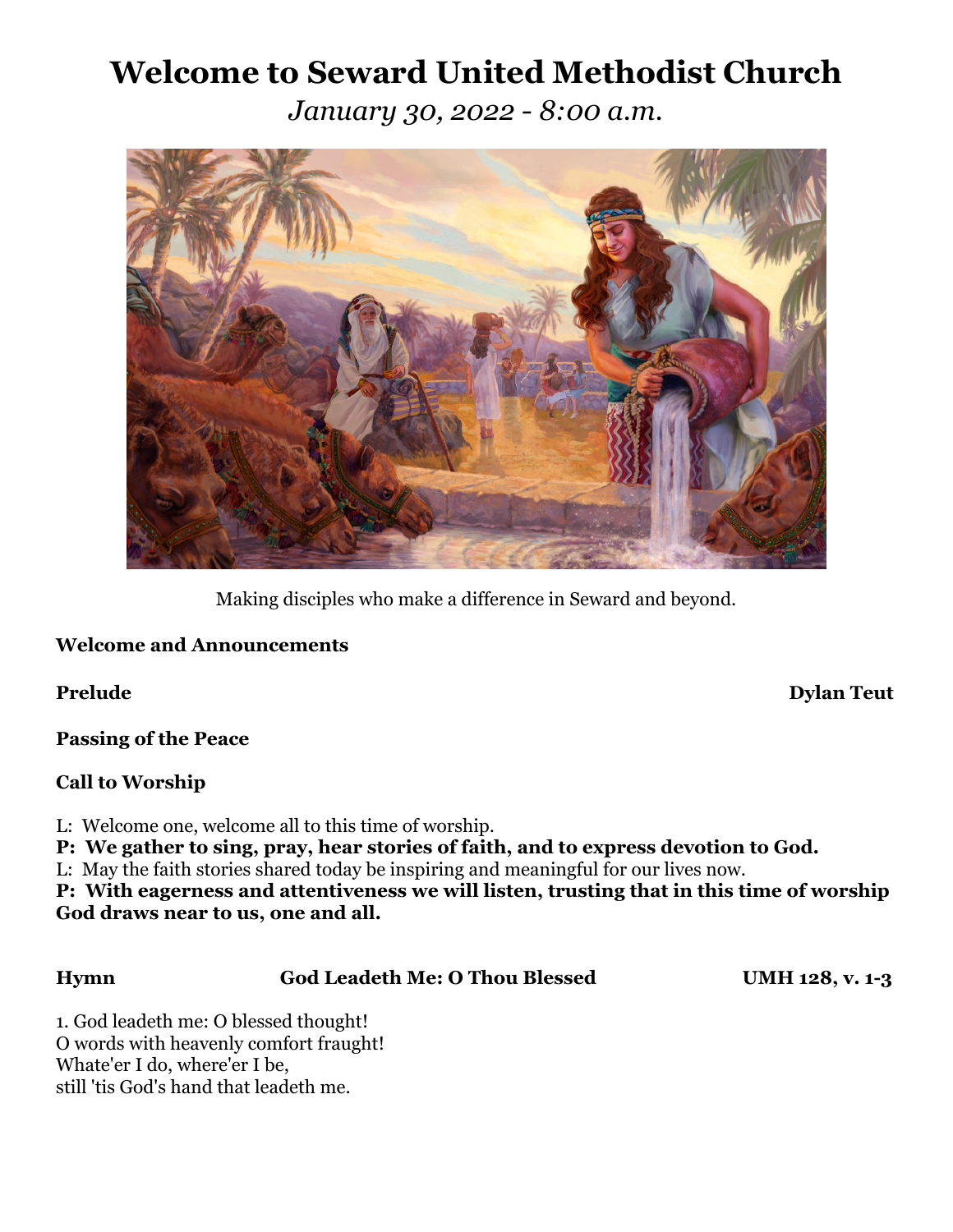Refrain: God leadeth me, God leadeth me, by God's own hand God leadeth me; God's faithful follower I would be, for by God's hand God leadeth me.

2. Sometimes mid scenes of deepest gloom, 3. Lord, I would place my hand in thine, sometimes where Eden's bowers bloom, nor ever murmur nor repine; by waters still, o'er troubled sea, content, whatever lot I see, still 'tis God's hand that leadeth me. [Refrain] since 'tis my God that leadeth me. [Refrain]

### **Common Prayer**

God of our ancestors, sometimes you call people to leave home and the familiar for life and work elsewhere. Remind us that no matter where you may lead us, you go with us. Guide our feet, direct our hands, warm our hearts, that we might embody love and grace wherever we go. Amen.

# **Children's Time Pastor JoEllen Axthelm**

### **Scripture Lesson: Genesis 24:34-38, 42-49, 58-67**

### *Genesis 24:34-38 NRSV*

**<sup>34</sup>**So he said, "I am Abraham's servant. **<sup>35</sup>**The Lord has greatly blessed my master, and he has become wealthy; he has given him flocks and herds, silver and gold, male and female slaves, camels and donkeys. **<sup>36</sup>**And Sarah my master's wife bore a son to my master when she was old; and he has given him all that he has. **<sup>37</sup>**My master made me swear, saying, 'You shall not take a wife for my son from the daughters of the Canaanites, in whose land I live; **<sup>38</sup>**but you shall go to my father's house, to my kindred, and get a wife for my son.'

# **Hymn Your Love, O God, Has Called Us Here UMH 128, v. 1**

(Tune: Woodworth, UMH 357)

1 Your love, O God, has called us here, for all love finds its source in you, the perfect love that casts out fear, the love that Christ makes ever new.

*Genesis 24:42-49 NRSV*

**<sup>42</sup>**"I came today to the spring, and said, 'O Lord, the God of my master Abraham, if now you will only make successful the way I am going! **<sup>43</sup>**I am standing here by the spring of water; let the young woman who comes out to draw, to whom I shall say, "Please give me a little water from your jar to drink," **<sup>44</sup>**and who will say to me, "Drink, and I will draw for your camels also"—let her be the woman whom the Lord has appointed for my master's son.'**45** "Before I had finished speaking in my heart, there was Rebekah coming out with her water jar on her shoulder; and she went down to the spring, and drew. I said to her, 'Please let me drink.' **<sup>46</sup>**She quickly let down her jar from her shoulder, and said, 'Drink, and I will also water your camels.' So I drank, and she also watered the camels. **<sup>47</sup>**Then I asked her, 'Whose daughter are you?' She said, 'The daughter of Bethuel, Nahor's son, whom Milcah bore to him.' So I put the ring on her nose, and the bracelets on her arms. **<sup>48</sup>**Then I bowed my head and worshiped the Lord, and blessed the Lord, the God of my master Abraham, who had led me by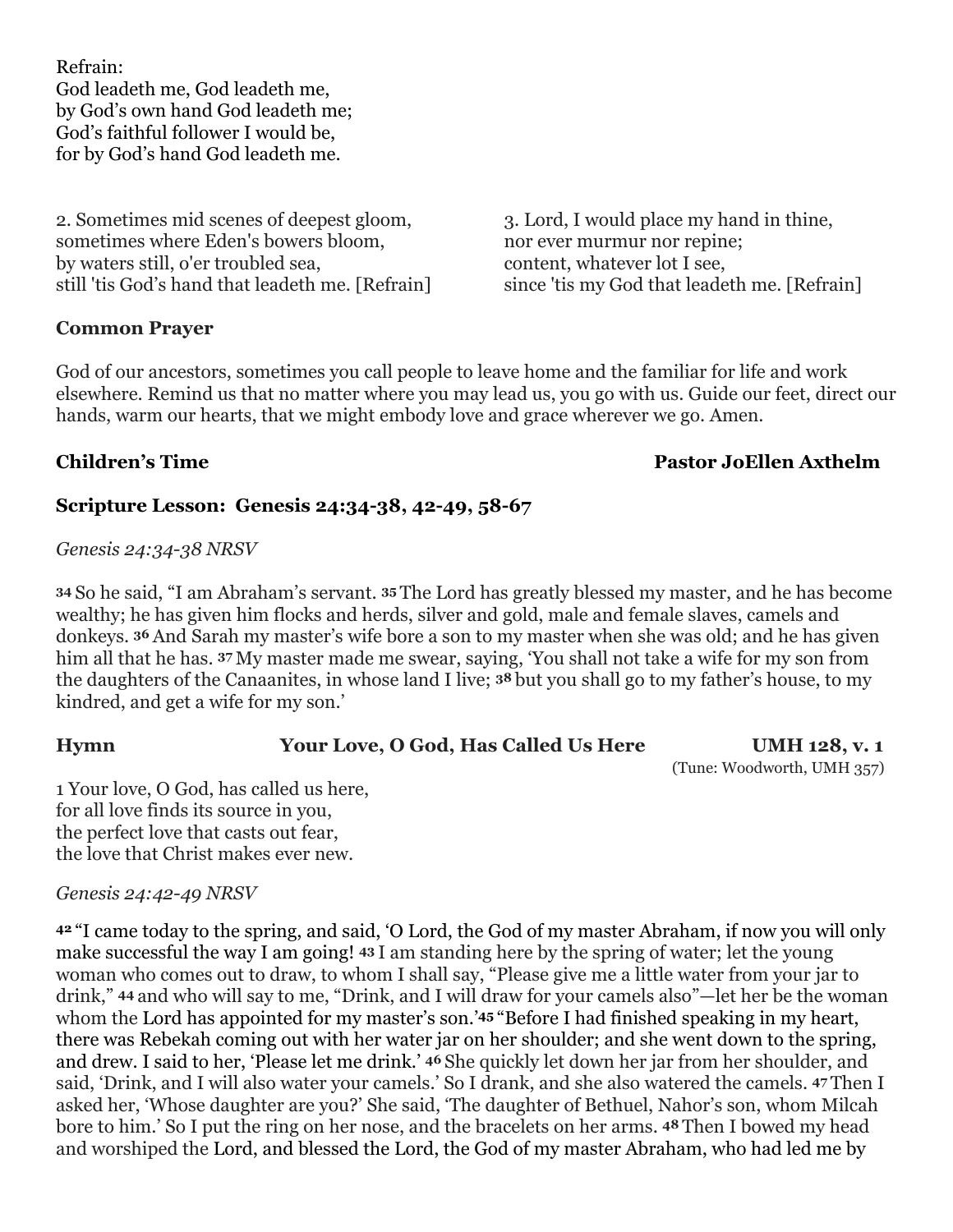the right way to obtain the daughter of my master's kinsman for his son. **<sup>49</sup>**Now then, if you will deal loyally and truly with my master, tell me; and if not, tell me, so that I may turn either to the right hand or to the left."

# **Hymn Your Love, O God, Has Called Us Here UMH 128, v. 2**

# (Tune: Woodworth, UMH 357)

2 O gracious God, you consecrate all that is lovely, good, and true. Bless those who in your presence wait and every day their love renew.

# *Genesis 24:58-67. NRSV*

**<sup>58</sup>**And they called Rebekah, and said to her, "Will you go with this man?" She said, "I will." **<sup>59</sup>**So they sent away their sister Rebekah and her nurse along with Abraham's servant and his men. **<sup>60</sup>**And they blessed Rebekah and said to her,"May you, our sister, become thousands of myriads; may your offspring gain possession of the gates of their foes." **61** Then Rebekah and her maids rose up, mounted the camels, and followed the man; thus the servant took Rebekah, and went his way. **62** Now Isaac had come from[\[a](https://www.biblegateway.com/passage/?search=Genesis+24%3A58-67&version=NRSV#fen-NRSV-654a)] Beer-lahai-roi, and was settled in the Negeb. **<sup>63</sup>**Isaac went out in the evening to walk[\[b\]](https://www.biblegateway.com/passage/?search=Genesis+24%3A58-67&version=NRSV#fen-NRSV-655b) in the field; and looking up, he saw camels coming. **<sup>64</sup>**And Rebekah looked up, and when she saw Isaac, she slipped quickly from the camel, **<sup>65</sup>**and said to the servant, "Who is the man over there, walking in the field to meet us?" The servant said, "It is my master." So she took her veil and covered herself. **<sup>66</sup>**And the servant told Isaac all the things that he had done. **<sup>67</sup>**Then Isaac brought her into his mother Sarah's tent. He took Rebekah, and she became his wife; and he loved her. So Isaac was comforted after his mother's death.

**Hymn Your Love, O God, Has Called Us Here UMH 128, v. 3**

(Tune: Woodworth, UMH 357)

3 O God of love, inspire our life, reveal your will in all we do; join every husband, every wife in mutual love and love for you.

# **Sermon Matchmaker Matchmaker Pastor JoEllen Axthelm**

The Prayers of the People *Please share your joys or concerns at the microphone or in the comments on Facebook or by texting us at 402-810-8900.*

**Prayer Hymn Be Still My Soul UMH 534, v. 1-2** 

1 Be still, my soul: the Lord is on your side. Bear patiently the cross of grief or pain; leave to your God to order and provide; in every change God faithful will remain. Be still, my soul: your best, your heavenly friend through thorny ways leads to a joyful end.

2 Be still, my soul: your God will undertake to guide the future, as in ages past.